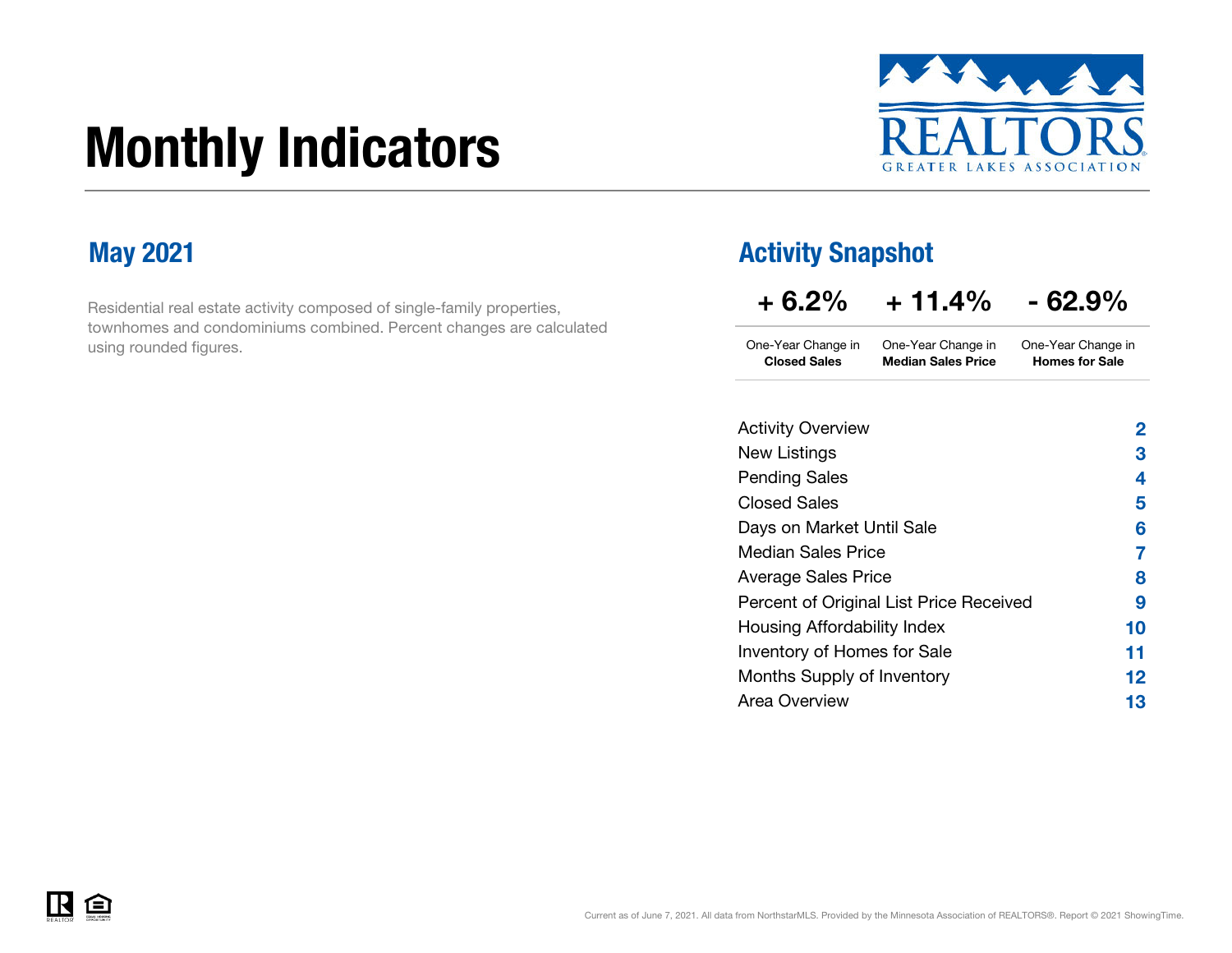### Activity Overview

Key metrics by report month and for year-to-date (YTD) starting from the first of the year.



| <b>Key Metrics</b>           | <b>Historical Sparkbars</b>                  | 5-2020    | 5-2021    | <b>Percent Change</b> |           | <b>YTD 2020 YTD 2021</b> | <b>Percent Change</b> |
|------------------------------|----------------------------------------------|-----------|-----------|-----------------------|-----------|--------------------------|-----------------------|
| <b>New Listings</b>          | 5-2019<br>5-2018<br>5-2020<br>5-2021         | 819       | 732       | $-10.6%$              | 2,781     | 2,415                    | $-13.2%$              |
| <b>Pending Sales</b>         | 5-2018<br>5-2019<br>5-2020<br>$5 - 202$      | 639       | 592       | $-7.4%$               | 1,948     | 2,120                    | $+8.8%$               |
| <b>Closed Sales</b>          | 5-2018<br>5-2019<br>5-2020<br>$5 - 2021$     | 454       | 482       | $+6.2%$               | 1,485     | 1,715                    | $+15.5%$              |
| <b>Days on Market</b>        | 5-2019<br>5-2018<br>$5 - 2020$<br>$5 - 202$  | 64        | 35        | $-45.3%$              | 80        | 49                       | $-38.8%$              |
| <b>Median Sales Price</b>    | 5-2018<br>5-2019<br>5-2020<br>$5 - 2021$     | \$220,000 | \$245,000 | $+11.4%$              | \$199,900 | \$226,000                | $+13.1%$              |
| <b>Avg. Sales Price</b>      | 5-2018<br>5-2010<br>5-2020<br>$5-202$        | \$252,207 | \$313,104 | $+24.1%$              | \$228,873 | \$272,300                | $+19.0%$              |
| Pct. of Orig. Price Received | 5-2018<br>5-2019<br>5-2020<br>5-2021         | 95.8%     | 100.6%    | $+5.0%$               | 94.9%     | 98.3%                    | $+3.6%$               |
| <b>Affordability Index</b>   | 5-2019<br>5-2018<br>$5 - 2020$<br>$5 - 2021$ | 134       | 122       | $-9.0%$               | 148       | 133                      | $-10.1%$              |
| <b>Homes for Sale</b>        | 5-2021<br>5-2018<br>5-2019<br>5-2020         | 1,778     | 660       | $-62.9%$              |           |                          |                       |
| <b>Months Supply</b>         | 5-2018<br>5-2019<br>5-2020<br>5-2021         | 4.0       | $1.3$     | $-67.5%$              |           |                          |                       |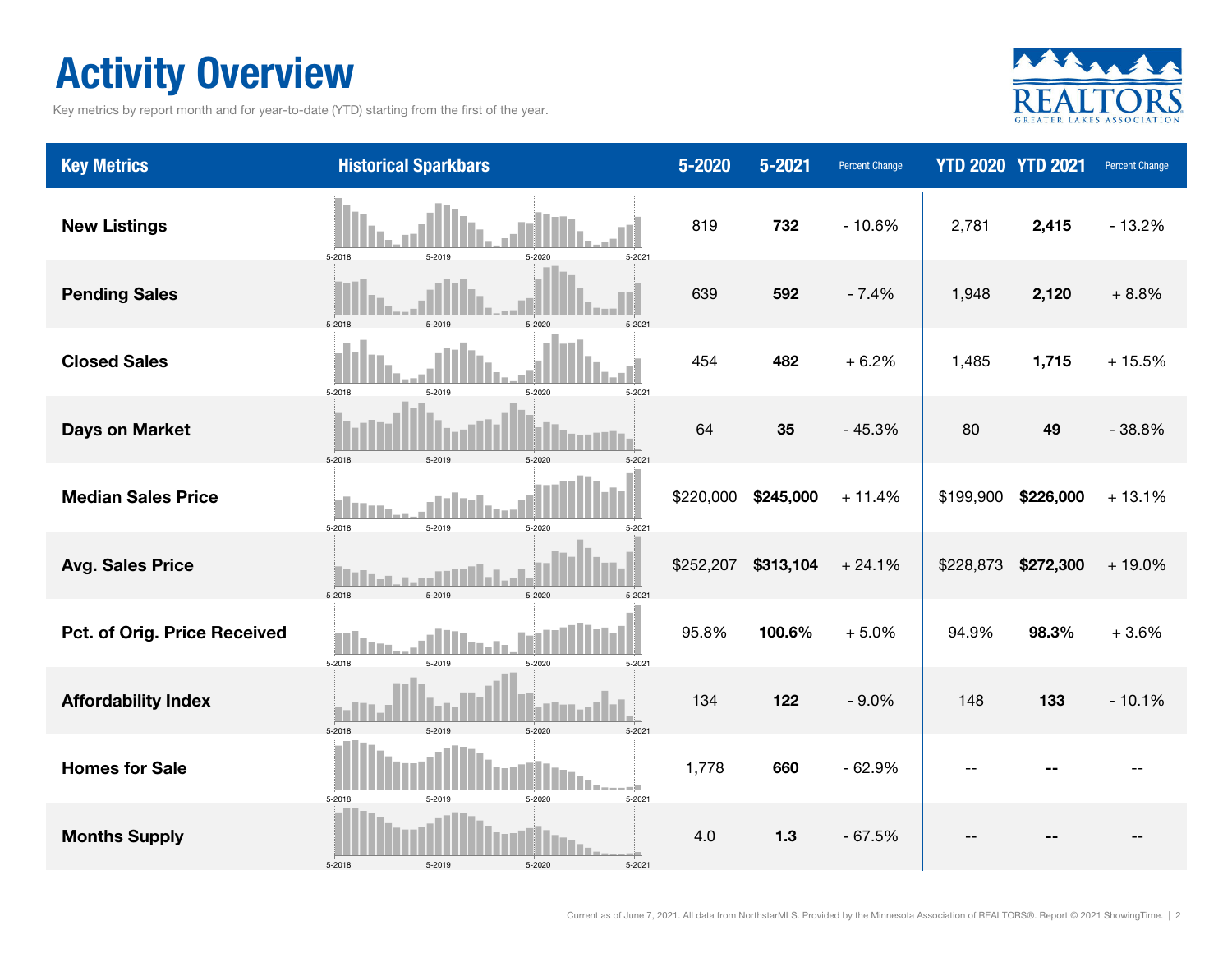### New Listings

A count of the properties that have been newly listed on the market in a given month.





#### Historical New Listings by Month

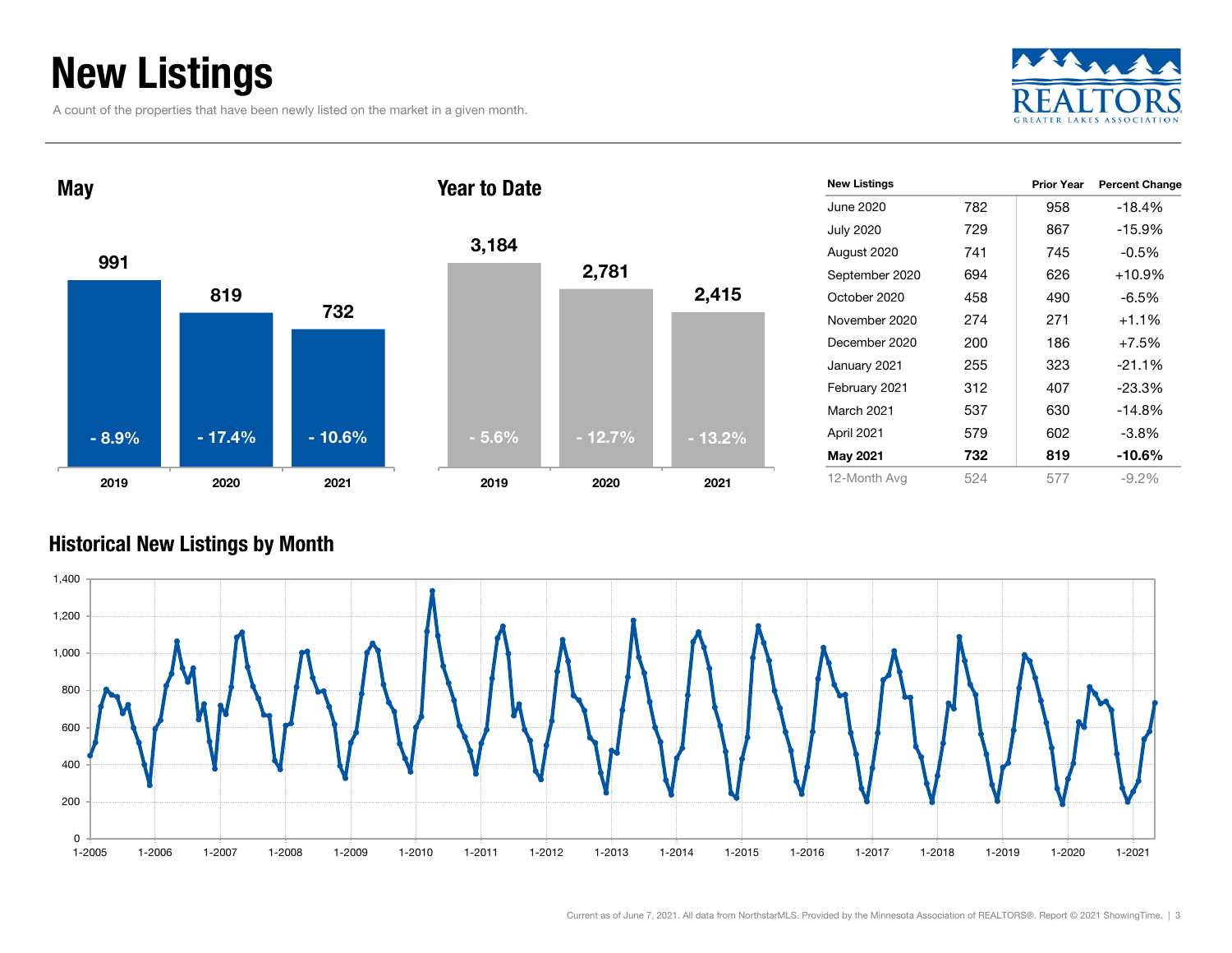### Pending Sales

A count of the properties on which offers have been accepted in a given month.





| <b>Pending Sales</b> |     | <b>Prior Year</b> | <b>Percent Change</b> |
|----------------------|-----|-------------------|-----------------------|
| June 2020            | 781 | 646               | $+20.9\%$             |
| <b>July 2020</b>     | 798 | 584               | +36.6%                |
| August 2020          | 729 | 642               | +13.6%                |
| September 2020       | 688 | 517               | +33.1%                |
| October 2020         | 531 | 433               | $+22.6%$              |
| November 2020        | 368 | 292               | $+26.0\%$             |
| December 2020        | 292 | 226               | $+29.2\%$             |
| January 2021         | 279 | 256               | $+9.0\%$              |
| February 2021        | 281 | 263               | $+6.8%$               |
| <b>March 2021</b>    | 483 | 381               | $+26.8\%$             |
| April 2021           | 485 | 409               | $+18.6%$              |
| <b>May 2021</b>      | 592 | 639               | $-7.4%$               |
| 12-Month Avg         | 526 | 441               | $+19.3%$              |

#### Historical Pending Sales by Month

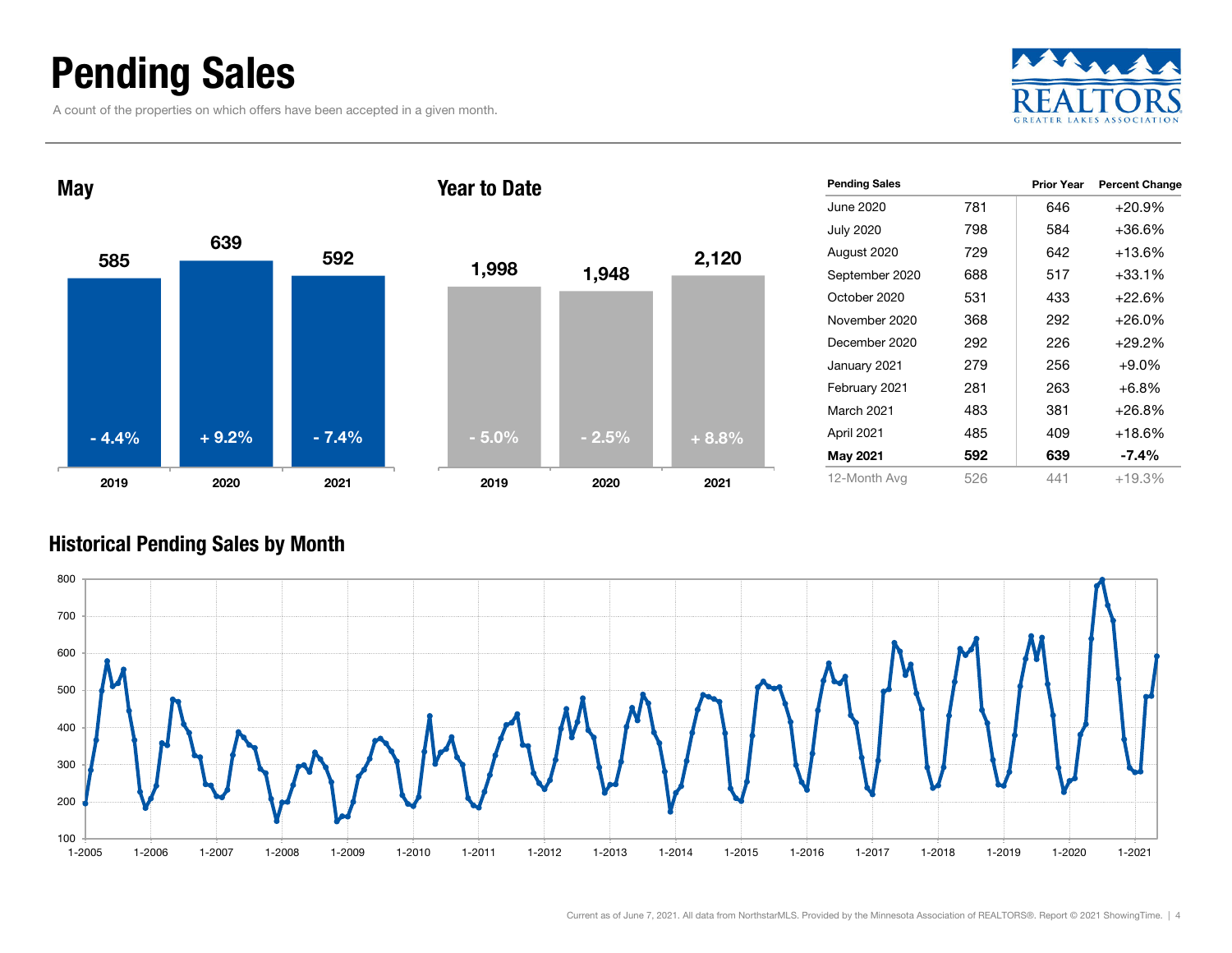### Closed Sales

A count of the actual sales that closed in a given month.





| <b>Closed Sales</b> |     | <b>Prior Year</b> | <b>Percent Change</b> |
|---------------------|-----|-------------------|-----------------------|
| June 2020           | 682 | 612               | $+11.4%$              |
| <b>July 2020</b>    | 798 | 592               | +34.8%                |
| August 2020         | 669 | 685               | $-2.3\%$              |
| September 2020      | 685 | 587               | $+16.7%$              |
| October 2020        | 722 | 519               | +39.1%                |
| November 2020       | 513 | 428               | +19.9%                |
| December 2020       | 433 | 304               | +42.4%                |
| January 2021        | 310 | 239               | $+29.7%$              |
| February 2021       | 239 | 193               | $+23.8%$              |
| <b>March 2021</b>   | 297 | 267               | $+11.2%$              |
| April 2021          | 387 | 332               | +16.6%                |
| May 2021            | 482 | 454               | $+6.2\%$              |
| 12-Month Avg        | 518 | 434               | $+19.4%$              |

#### Historical Closed Sales by Month

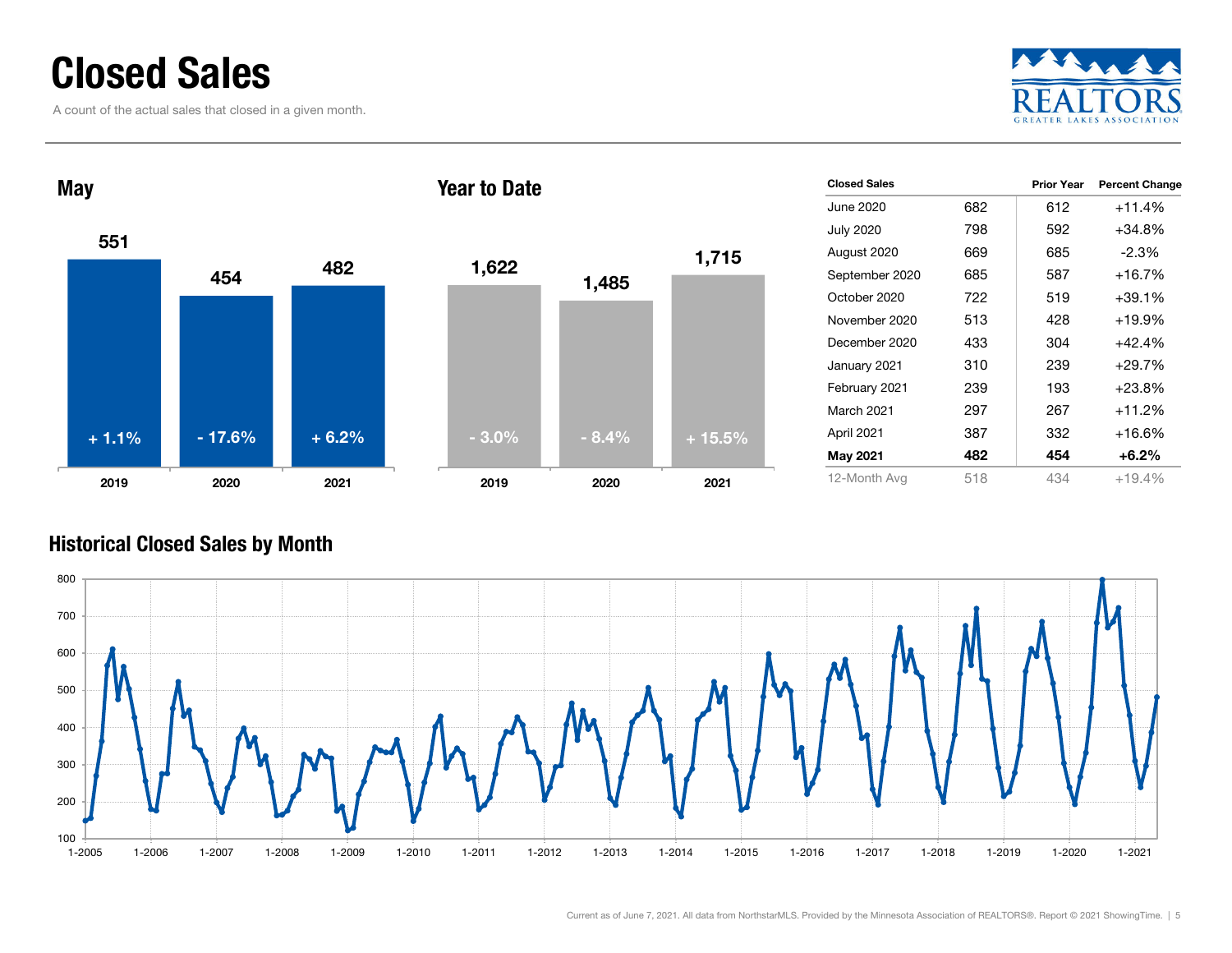### Days on Market Until Sale

Average number of days between when a property is listed and when an offer is accepted in a given month.





| Days on Market    |    | <b>Prior Year</b> | <b>Percent Change</b> |
|-------------------|----|-------------------|-----------------------|
| June 2020         | 71 | 63                | $+12.7%$              |
| <b>July 2020</b>  | 68 | 58                | $+17.2%$              |
| August 2020       | 61 | 61                | $0.0\%$               |
| September 2020    | 55 | 68                | $-19.1%$              |
| October 2020      | 54 | 73                | $-26.0\%$             |
| November 2020     | 54 | 75                | $-28.0\%$             |
| December 2020     | 57 | 68                | $-16.2%$              |
| January 2021      | 58 | 84                | $-31.0%$              |
| February 2021     | 59 | 97                | $-39.2%$              |
| <b>March 2021</b> | 56 | 88                | $-36.4%$              |
| April 2021        | 49 | 81                | $-39.5%$              |
| <b>May 2021</b>   | 35 | 64                | $-45.3%$              |
| 12-Month Avg      | 56 | 73                | $-23.3%$              |

#### Historical Days on Market Until Sale by Month

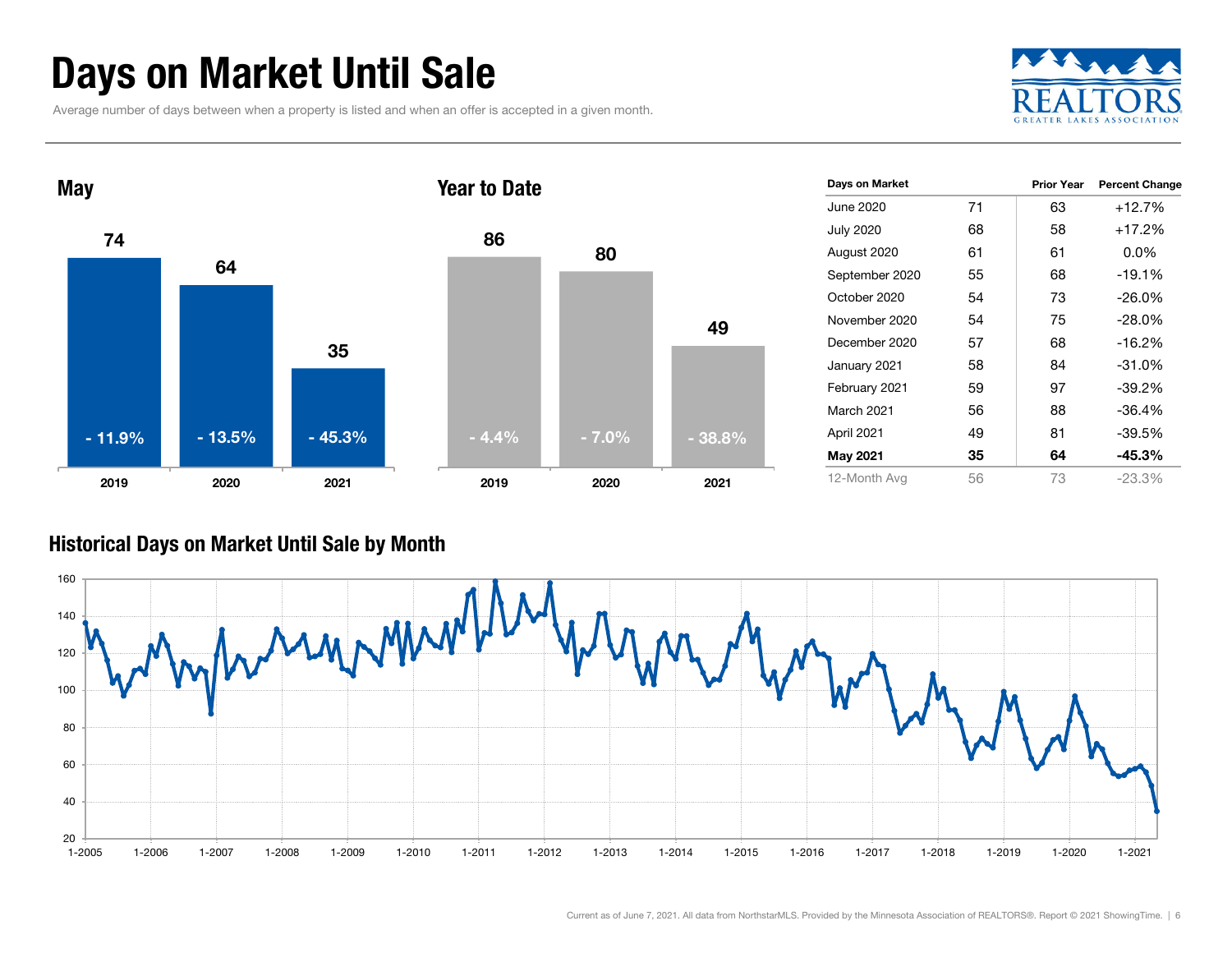### Median Sales Price

Point at which half of the sales sold for more and half sold for less, not accounting for seller concessions, in a given month.



\$200,825 \$220,000 May

2019

+ 3.0%





| <b>Median Sales Price</b> |           | <b>Prior Year</b> | <b>Percent Change</b> |
|---------------------------|-----------|-------------------|-----------------------|
| June 2020                 | \$219,000 | \$197,250         | $+11.0%$              |
| <b>July 2020</b>          | \$220,000 | \$207,000         | $+6.3%$               |
| August 2020               | \$225,500 | \$197,500         | $+14.2%$              |
| September 2020            | \$225,000 | \$195,000         | $+15.4%$              |
| October 2020              | \$235,000 | \$203,000         | $+15.8%$              |
| November 2020             | \$232,000 | \$185,000         | $+25.4%$              |
| December 2020             | \$225,000 | \$179,950         | $+25.0%$              |
| January 2021              | \$207,500 | \$177,000         | $+17.2%$              |
| February 2021             | \$215,000 | \$178,250         | +20.6%                |
| March 2021                | \$208,450 | \$195,000         | $+6.9%$               |
| April 2021                | \$238,500 | \$202,500         | $+17.8%$              |
| May 2021                  | \$245,000 | \$220,000         | +11.4%                |
| 12-Month Avg              | \$224,663 | \$194,788         | $+15.3%$              |

#### Historical Median Sales Price by Month

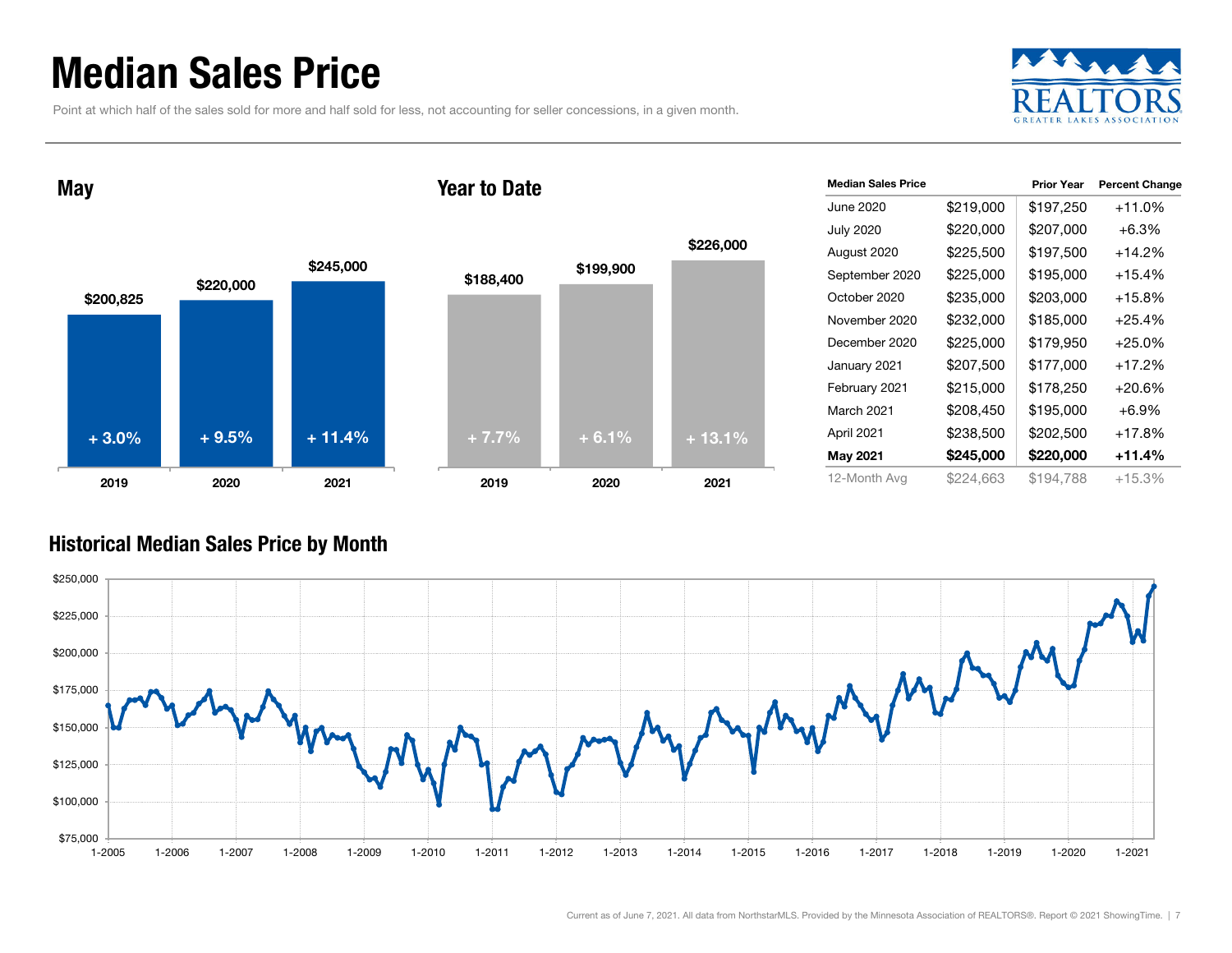### Average Sales Price

Average sales price for all closed sales, not accounting for seller concessions, in a given month.



May

#### Year to Date



| Avg. Sales Price  |           | <b>Prior Year</b> | <b>Percent Change</b> |
|-------------------|-----------|-------------------|-----------------------|
| June 2020         | \$250,248 | \$231,669         | $+8.0%$               |
| <b>July 2020</b>  | \$278,411 | \$235,145         | $+18.4%$              |
| August 2020       | \$276,051 | \$237,260         | $+16.3%$              |
| September 2020    | \$265,988 | \$242,794         | $+9.6%$               |
| October 2020      | \$307,472 | \$247,605         | $+24.2\%$             |
| November 2020     | \$286,926 | \$216,962         | $+32.2\%$             |
| December 2020     | \$265,230 | \$234,326         | $+13.2%$              |
| January 2021      | \$251,828 | \$208,264         | $+20.9%$              |
| February 2021     | \$251,860 | \$213,290         | $+18.1%$              |
| <b>March 2021</b> | \$237,528 | \$235,337         | $+0.9%$               |
| April 2021        | \$277,726 | \$215,369         | $+29.0%$              |
| <b>May 2021</b>   | \$313,104 | \$252,207         | $+24.1%$              |
| 12-Month Avg      | \$271.864 | \$230,852         | $+17.8%$              |

#### Historical Average Sales Price by Month

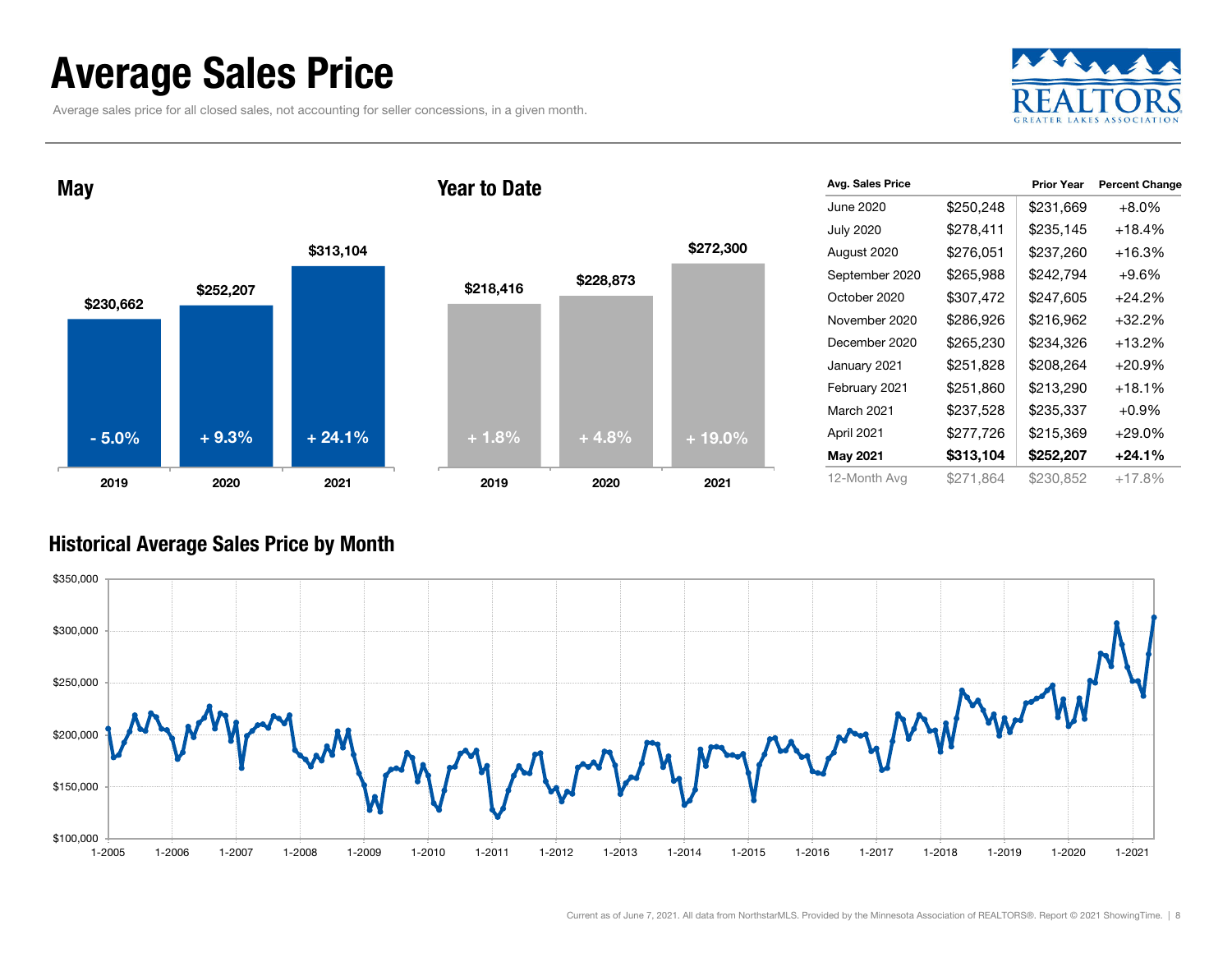## Percent of Original List Price Received

Percentage found when dividing a property's sales price by its original list price, then taking the average for all properties sold in a given month, not accounting for seller concessions.



96.5% 95.8% $\%$  100.6% 2019 2020 2021 95.0% 94.9% 98.3% 2019 2020 2021 Year to Date<sup>+</sup> 0.8% $-0.7%$ 5.0% $+ 0.7\%$  - 0.1% + 3.6%

| Pct. of Orig. Price Received |        | <b>Prior Year</b> | <b>Percent Change</b> |  |
|------------------------------|--------|-------------------|-----------------------|--|
| June 2020                    | 96.3%  | 96.3%             | $0.0\%$               |  |
| <b>July 2020</b>             | 96.3%  | 96.1%             | $+0.2%$               |  |
| August 2020                  | 96.7%  | 95.7%             | $+1.0%$               |  |
| September 2020               | 97.1%  | 94.2%             | $+3.1%$               |  |
| October 2020                 | 97.5%  | 94.0%             | $+3.7%$               |  |
| November 2020                | 97.2%  | 93.4%             | $+4.1\%$              |  |
| December 2020                | 96.4%  | 94.4%             | $+2.1%$               |  |
| January 2021                 | 96.7%  | 93.7%             | $+3.2%$               |  |
| February 2021                | 95.8%  | 92.5%             | $+3.6%$               |  |
| <b>March 2021</b>            | 97.0%  | 95.9%             | $+1.1%$               |  |
| April 2021                   | 99.3%  | 95.3%             | $+4.2%$               |  |
| <b>May 2021</b>              | 100.6% | 95.8%             | $+5.0\%$              |  |
| 12-Month Avg                 | 97.3%  | 94.8%             | +2.6%                 |  |

#### Historical Percent of Original List Price Received by Month



May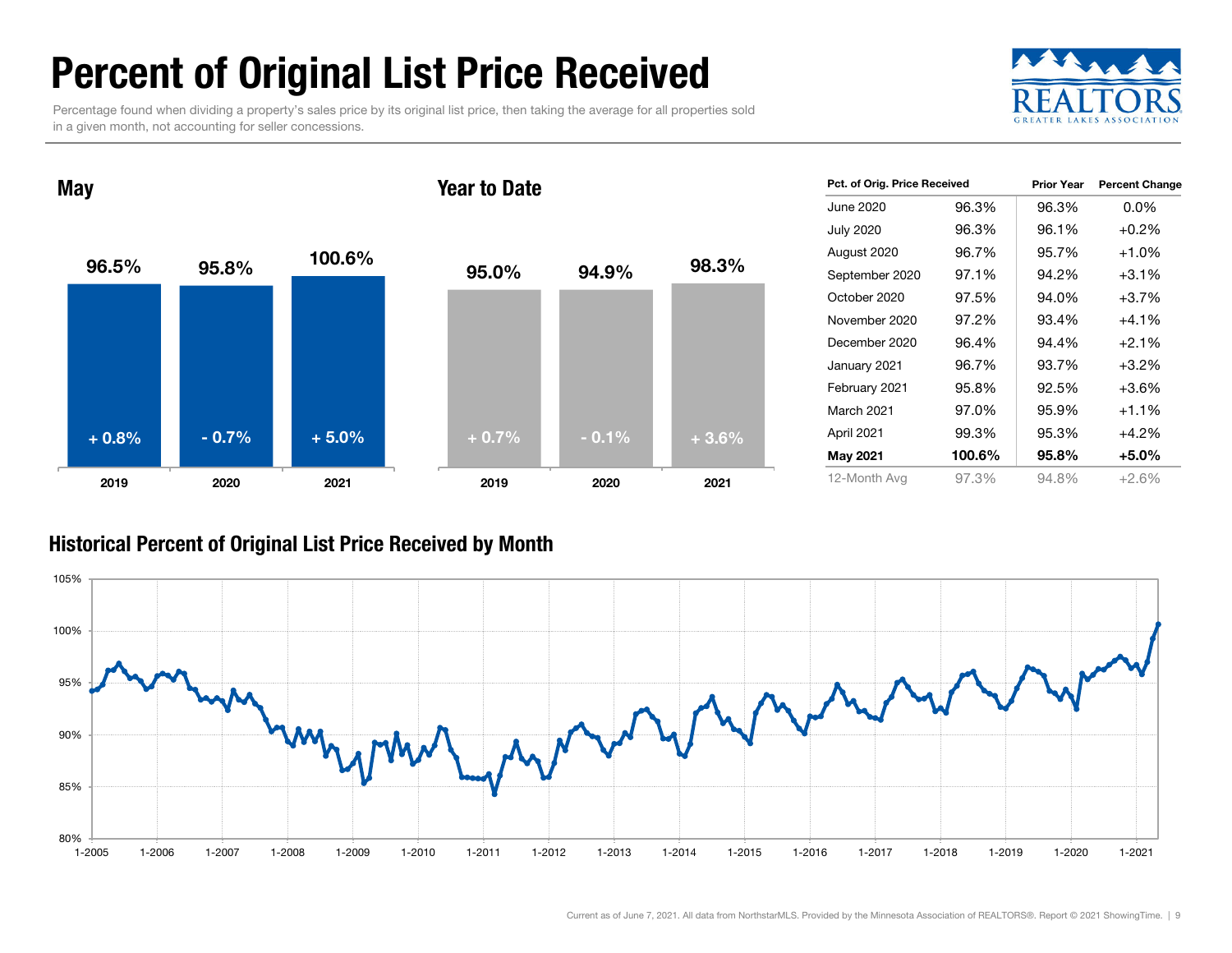### Housing Affordability Index

This index measures housing affordability for the region. For example, an index of 120 means the median household income is 120% of what is necessary to qualify for the median-priced home under prevailing interest rates. A higher number means greater affordability.





| <b>Affordability Index</b> |     | <b>Prior Year</b> | <b>Percent Change</b> |
|----------------------------|-----|-------------------|-----------------------|
| June 2020                  | 137 | 137               | $0.0\%$               |
| <b>July 2020</b>           | 138 | 134               | $+3.0\%$              |
| August 2020                | 136 | 147               | $-7.5%$               |
| September 2020             | 136 | 147               | $-7.5%$               |
| October 2020               | 132 | 143               | $-7.7\%$              |
| November 2020              | 134 | 153               | $-12.4%$              |
| December 2020              | 138 | 157               | $-12.1%$              |
| January 2021               | 148 | 164               | $-9.8%$               |
| February 2021              | 136 | 164               | $-17.1%$              |
| <b>March 2021</b>          | 141 | 145               | $-2.8%$               |
| April 2021                 | 126 | 146               | $-13.7%$              |
| <b>May 2021</b>            | 122 | 134               | $-9.0\%$              |
| 12-Month Avg               | 135 | 147               | $-8.2%$               |

#### Historical Housing Affordability Index by Mont h

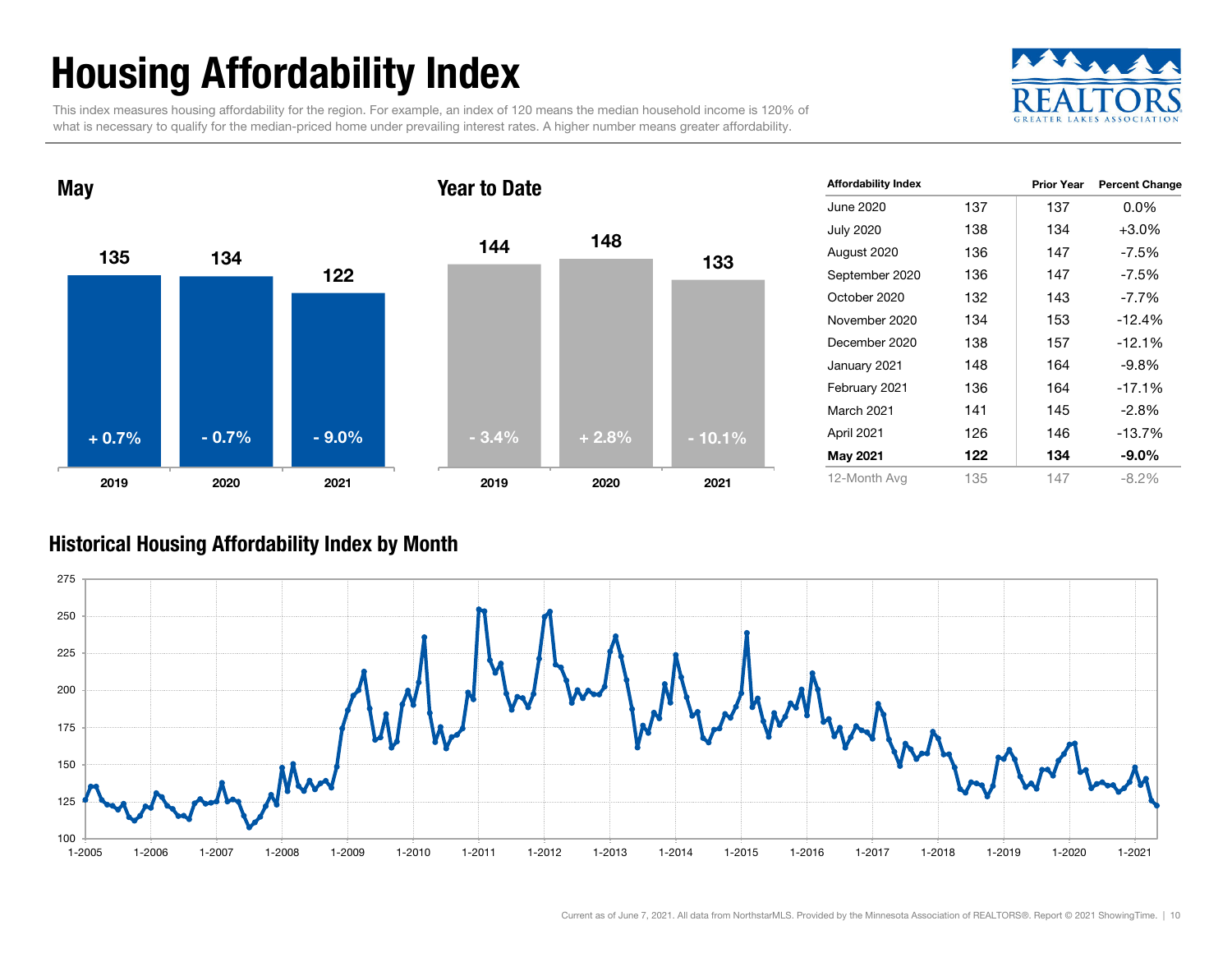### Inventory of Homes for Sale

The number of properties available for sale in active status at the end of a given month.





#### Historical Inventory of Homes for Sale by Month

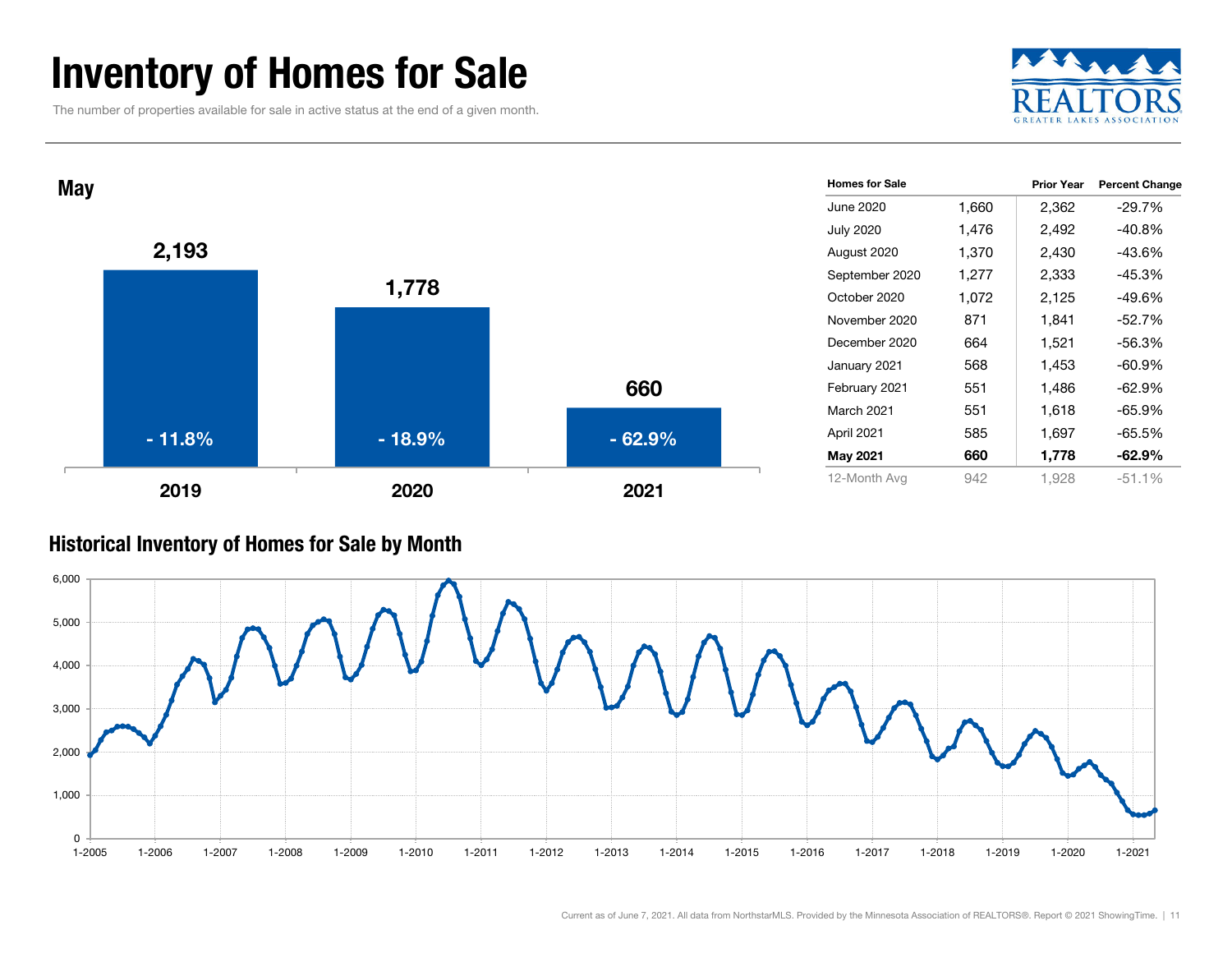### Months Supply of Inventory

The inventory of homes for sale at the end of a given month, divided by the average monthly pending sales from the last 12 months.





#### Historical Months Supply of Inventory by Month

![](_page_11_Figure_5.jpeg)